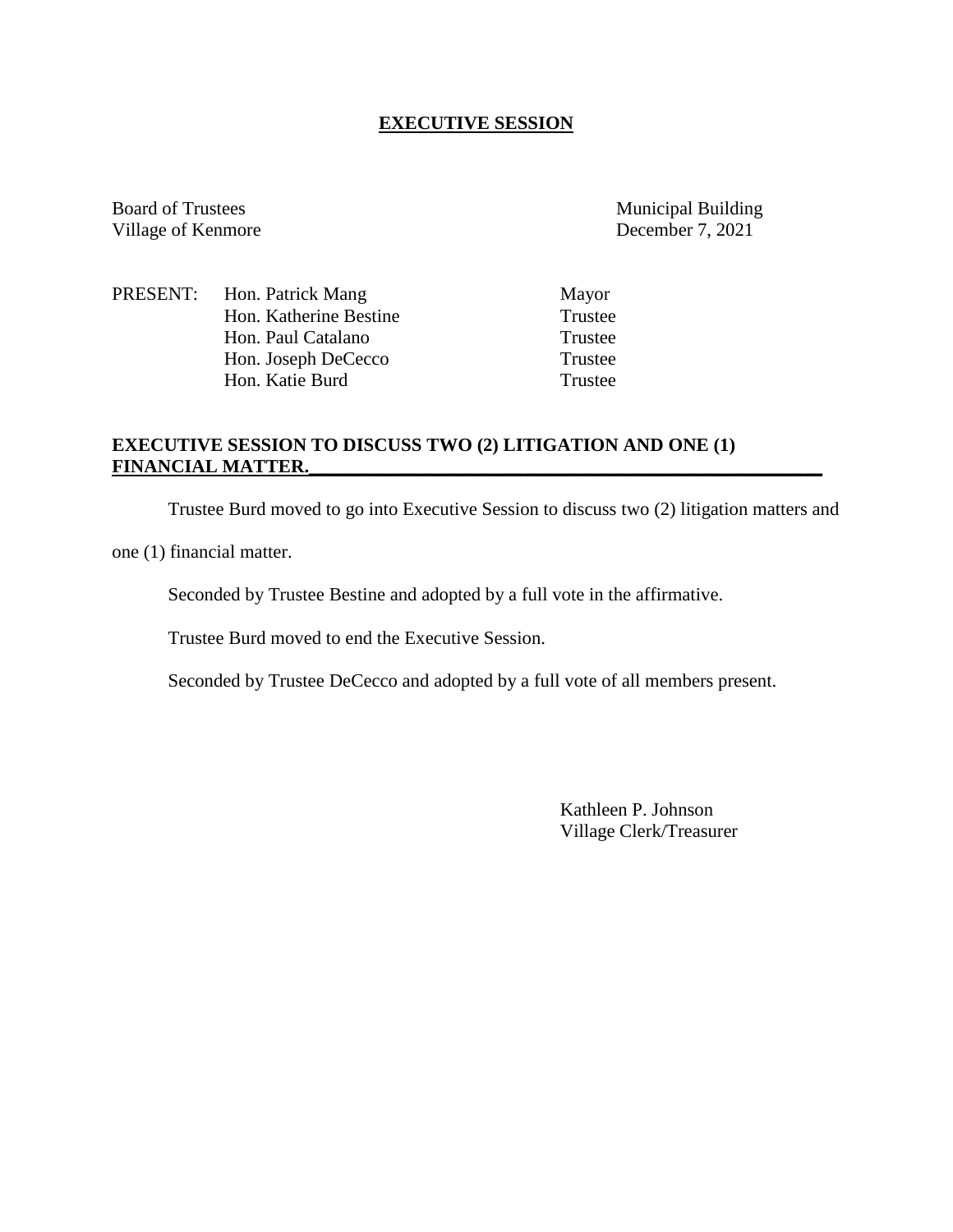## **CORPORATION PROCEEDINGS**

Board of Trustees Municipal Building Village of Kenmore<br>
December 7, 2021

| PRESENT: Hon. Patrick Mang | Mayor   |
|----------------------------|---------|
| Hon. Katherine Bestine     | Trustee |
| Hon. Paul Catalano         | Trustee |
| Hon. Joseph DeCecco        | Trustee |
| Hon. Katie Burd            | Trustee |
|                            |         |

The meeting was called to order at 7:30 p.m. by Mayor Mang. The Mayor led the Pledge of Allegiance.

## **BOARD APPROVED THE VILLAGE BOARD RULES OF PROCEDURE.**

Trustee Bestine offered the following resolution covering Village Board Rules of

Procedure and moved its adoption:

## **RULES FOR PREPARATION OF AGENDAS FOR PUBLIC BOARD MEETINGS AND FOR AUDITING VOUCHERS**

- 1. Meeting Agendas will be delivered to the homes of Board Members late afternoon on the Friday prior to the regular public Board Meeting.
- 2. Trustees and Department Heads wishing to have items included on such agendas must submit them to the Village Clerk-Treasurer no later than 2:00 p.m. on the Friday prior to the regular public Board Meeting.
- 3. Additional agenda items not submitted in accordance with No. 2 above may be added on the meeting day with the approval of three members of the Board of Trustees.
- 4. (a) Each Trustee is obligated to audit the vouchers at his or her own leisure prior to the public Board Meeting at which they are to be approved for payment.

(b) The Village Clerk-Treasurer will have such vouchers available for audit by Board Members in the Mayor's Office no later than 4:00 p.m. of the day of the public Board Meeting.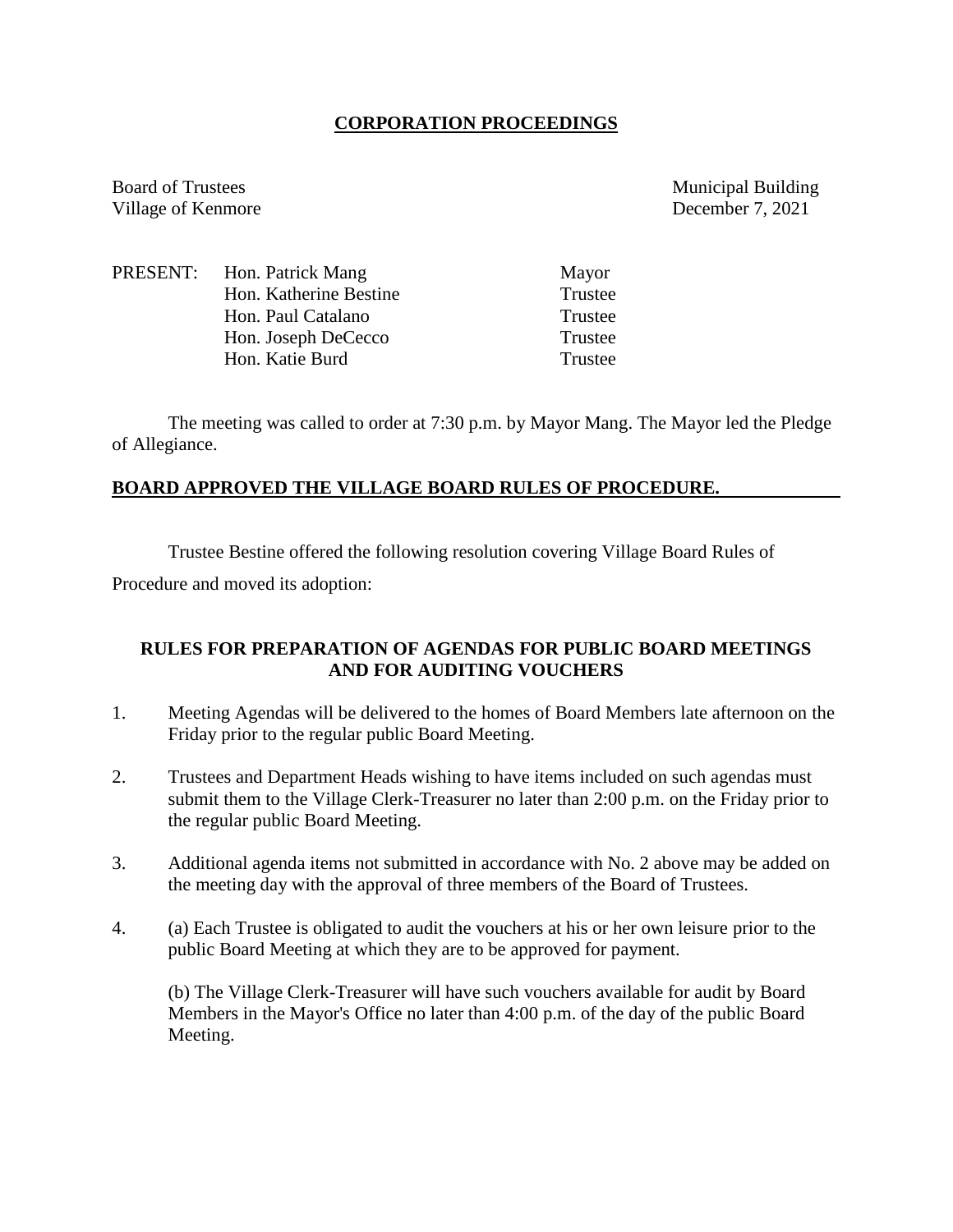## **PUBLIC BOARD MEETING RULES OF PROCEDURE**

- 1. Trustees or audience members will be permitted to speak when recognized by the Mayor, or in his absence, the Deputy Mayor.
- 2. Discussion or debate of Agenda items will begin only after a motion has been made and seconded. The Order of Recognition for speaking on a "question" for Trustees shall be in the same order of roll call voting, except that the Trustee who introduces the motion shall be given the first privilege of the floor. No Trustee shall be permitted to speak on a "question" after it has been voted on except to change his or her vote prior to the vote result being announced.
- 3. The Order of Roll Call voting shall be as follows:

Trustee Katherine Bestine Trustee Paul Catalano Trustee Katie Burd Trustee Joseph DeCecco

4. Constructive audience input will continue to be invited prior to submitting the motion to a vote by the Board of Trustees. Questions, for clarification purposes, will also be permitted from audience members prior to such vote being taken. Upon conclusion of audience comments and discussion, the Board of Trustees will proceed with final disposition. The Mayor, at his sole discretion, may initiate a time limit for audience comment, and/or limit audience participation to one comment per audience member.

## **PROCEDURES FOR CONVENING AND CONDUCTING NON-REGULARLY SCHEDULED VILLAGE BOARD MEETINGS**

Special non-regularly scheduled meetings of the Board of Trustees may be called by the Mayor or by any three Trustees by causing a written notice specifying the time and place thereof to be served upon each member of the Board personally at least two hours in advance, or by leaving a notice at his residence or place of business with some person of suitable age and discretion at least 24 hours before the time of the meeting or by making such notice at least 72 hours before such meeting, and that all such meetings shall be in conformance with the requirements of New York State's Open Meeting Law, Rules and Regulations.

Seconded by Trustee DeCecco and adopted by a full vote of all members present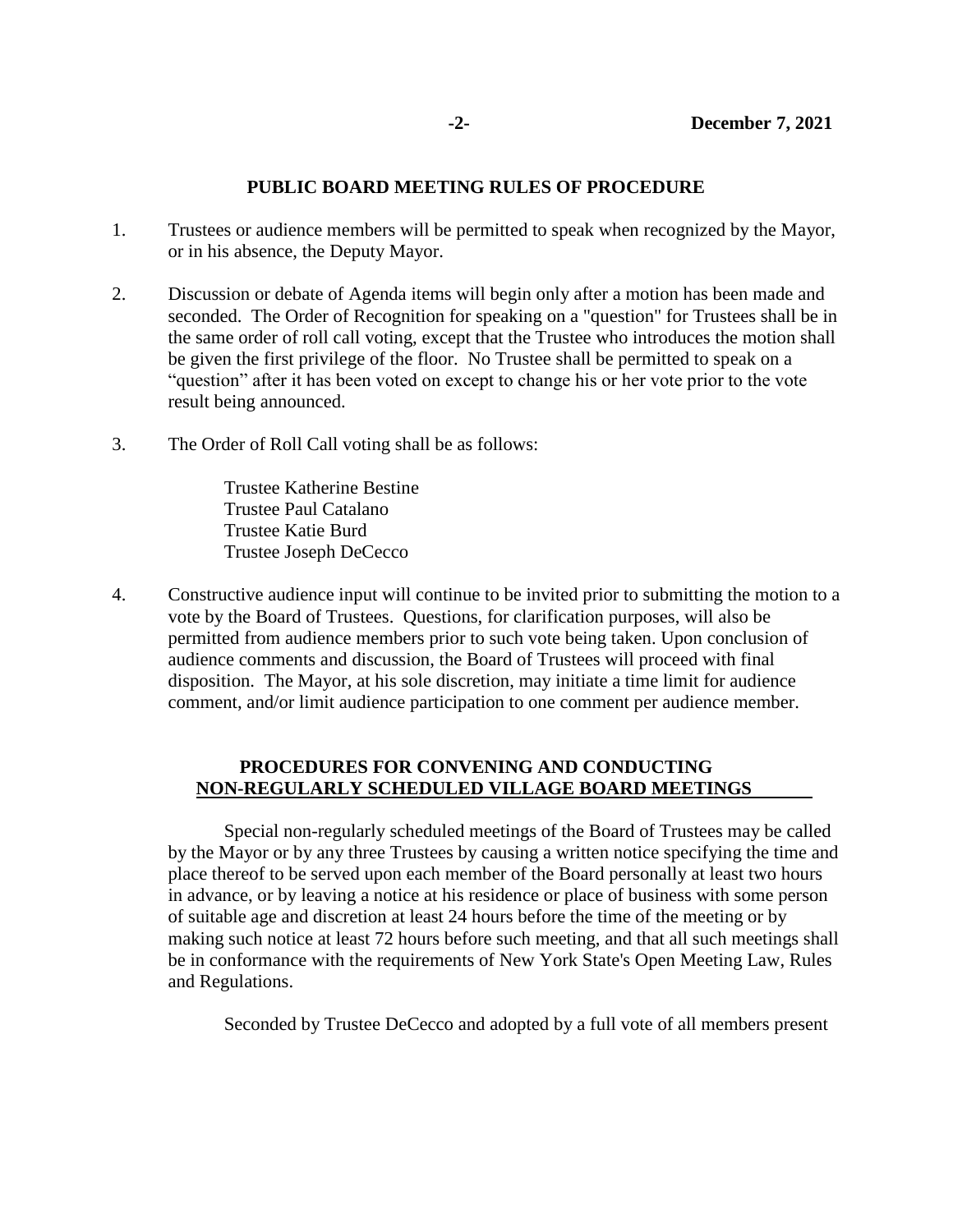## **BOARD APPROVED THE MAYORAL APPOINTMENT OF KATHLEEN P. JOHNSON AS CLERK TREASURER FOR A TWO-YEAR TERM.**

Trustee Burd moved to approve the Mayoral appointment of Kathleen P. Johnson as Clerk/Treasurer for a two-year term to expire at the first Board meeting in December 2023. Seconded by Trustee Catalano and adopted by a full vote of all members present.

#### **BOARD APPROVED MAYORAL APPOINTMENTS TO VARIOUS POSITIONS FOR**

Trustee DeCecco moved to approve the Mayoral one-year appointments of the following persons, to expire at the first Board meeting in December, 2023:

| <b>Prosecuting/Deputy Attorney</b> | Eugene P. Adams, Esq.     |
|------------------------------------|---------------------------|
| Legal Liaison                      | Kathleen P. Johnson, Esq. |
| <b>Acting Justice</b>              | Parker MacKay, Esq.       |
| Registrar                          | Kathleen P. Johnson, Esq. |
| Deputy Registrar                   | Gail T. Higgins           |
| Deputy Clerk                       | Gail T. Higgins           |
| Village Historian                  | <b>Edward Adamczyk</b>    |

Seconded by Trustee Bestine and adopted by a full vote of all members present.

## **BOARD APPROVED THE MAYORAL APPOINTMENTS OF TRUSTEES TO VARIOUS POSITIONS.**

Trustee Catalano moved to approve the following Mayoral appointments of Trustees:

| Deputy Mayor                                                    | <b>Trustee Catalano</b> |
|-----------------------------------------------------------------|-------------------------|
| Water & Sanitation/Sewer Commissioner                           | <b>Trustee Bestine</b>  |
| Public Works & Public Utilities Commissioner                    | <b>Trustee Bestine</b>  |
| Commissioner of Administration & Finance                        | <b>Trustee Burd</b>     |
| Deputy Police/Juvenile Aid Bureau Commissioner Trustee Catalano |                         |
| Deputy Fire Commissioner                                        | Trustee DeCecco         |
| <b>Community Development Commissioner</b>                       | <b>Trustee Burd</b>     |
| <b>Commissioner of Kenmore Community Center</b>                 | Trustee Catalano        |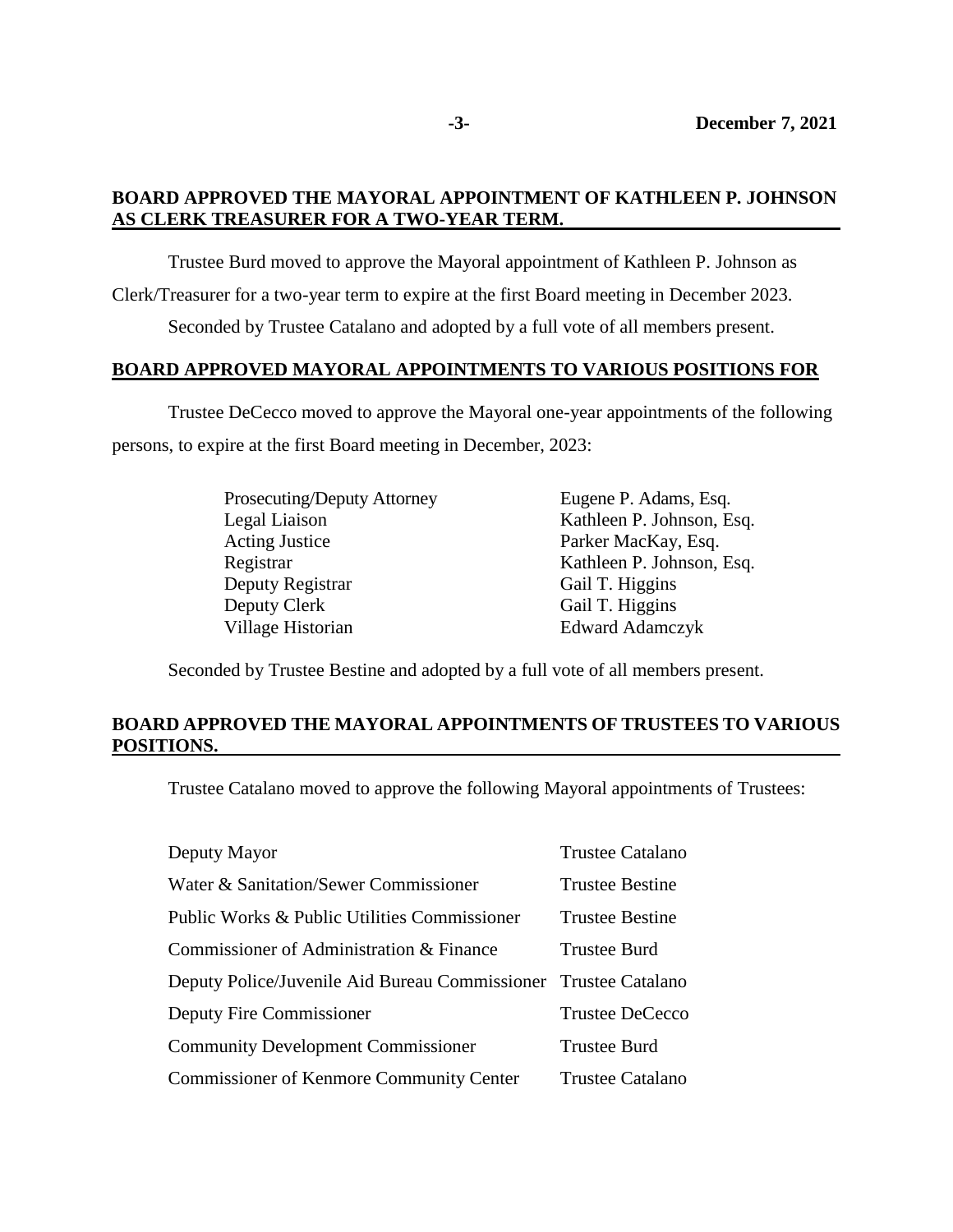| <b>Building Department Commissioner</b> | Trustee Burd           |
|-----------------------------------------|------------------------|
| <b>Housing Authority Liaison</b>        | <b>Trustee Bestine</b> |

Seconded by Trustee Burd and adopted by a full vote of all members present.

## **BOARD APPROVED THE MAYORAL APPOINTMENTS OF TRUSTEES TO VILLAGE BOARD COMMITTEES.**

Trustee Bestine moved to approve the following Mayoral appointments of Trustees to

various Village Board committees:

| Insurance                    | Trustee Burd & Trustee DeCecco     |
|------------------------------|------------------------------------|
| Tax & Property               | <b>All Board Members</b>           |
| <b>Grievance Committee</b>   | Trustee Burd & Trustee DeCecco     |
| Capital Expenditures         | Trustee Bestine & Trustee DeCecco  |
| <b>Negotiating Committee</b> | Trustee Catalano & Trustee Bestine |

Seconded by Trustee DeCecco and adopted by a full vote of all members present.

### **BOARD APPROVED THE DESIGNATION OF TIME AND PLACE OF BOARD MEETINGS.**

Trustee Burd moved to approve the designation of the time and place of Village Board Meetings as the first and third Tuesday of each month, with the exception of meetings which fall on holidays where Village offices are closed, in which case the meeting will be cancelled. The meetings will be held at 7:30 p.m. in the Council Chambers, in the Municipal Building.

Seconded by Trustee Catalano and adopted by a full vote of all members present.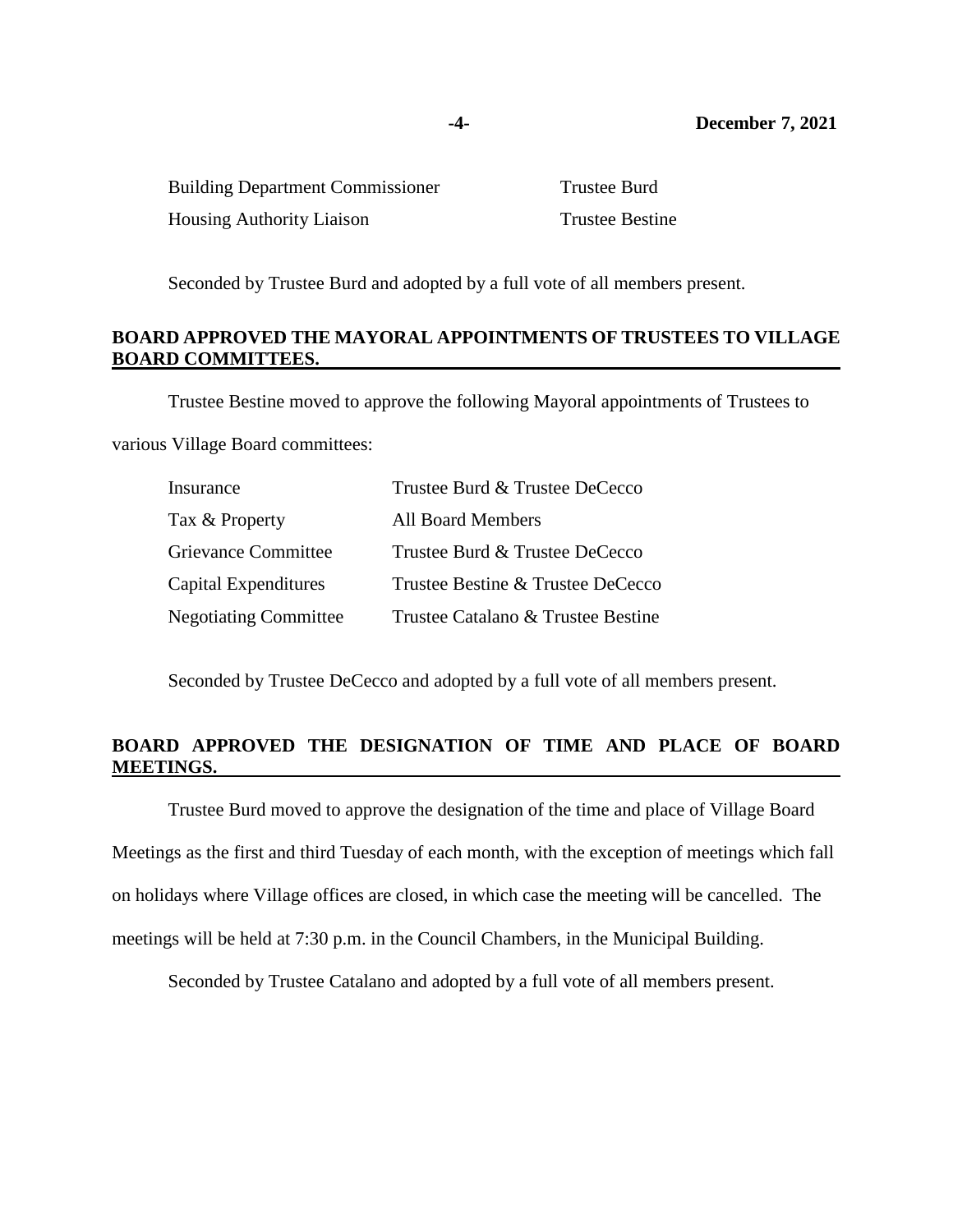### **BOARD APPROVED THE DESIGNATION OF THE OFFICIAL DEPOSITORY FOR THE VILLAGE OF KENMORE.**

Trustee DeCecco moved to approve Key Bank as the official depository for the Village of

Kenmore for the remainder of Fiscal Year 2021-2022, and for Fiscal Year 2022-2023 through

December 1, 2022.

Seconded by Trustee Bestine and adopted by a full vote of all members present.

## **BOARD APPROVED THE INVESTMENT/FISCAL/ADMINISTRATIVE POLICY FOR THE VILLAGE TREASURER FOR THE REMAINDER OF THE 2021-2022 FISCAL YEAR AND FOR FISCAL YEAR 2022-2023 THROUGH DECEMBER 1, 2022.**

Trustee Catalano offered the following resolution and moved its adoption:

**WHEREAS,** the Village of Kenmore in the course of the next fiscal year will have funds not immediately needed for the purposes of the Village, and

**WHEREAS,** such funds may be temporarily invested in order to obtain interest thereon, which interest can be used for the benefit of the Village of Kenmore, and

**WHEREAS,** the General Municipal Law Section 11 authorizes the Board of Trustees of the Village to authorize the Treasurer to temporarily invest such idle funds,

#### **NOW, THEREFORE BE IT**

**RESOLVED,** that the Treasurer of the Village of Kenmore is hereby authorized and directed to invest the funds of the Village of Kenmore which are presently on hand and which will hereafter come into her hands and which in her opinion, are not immediately needed for purposes of the Village of Kenmore in Treasury Bills, Certificates of Deposit and Money Market or other similar accounts authorized to do business in New York State, and be it further

**RESOLVED,** that all investments shall be fully secured by insurance of the Federal Deposit Insurance Corporation or by obligations of New York State or obligations of the United States or obligations of federal agencies the principal and interest of which are guaranteed by the United States, or obligations of New York State local governments. Collateral shall be delivered to the Local Government or a Custodial Bank with which the Local Government has entered into a Custodial Agreement. The market value of collateral shall at all times equal or exceed the principal amount of the certificate of deposit, and be it further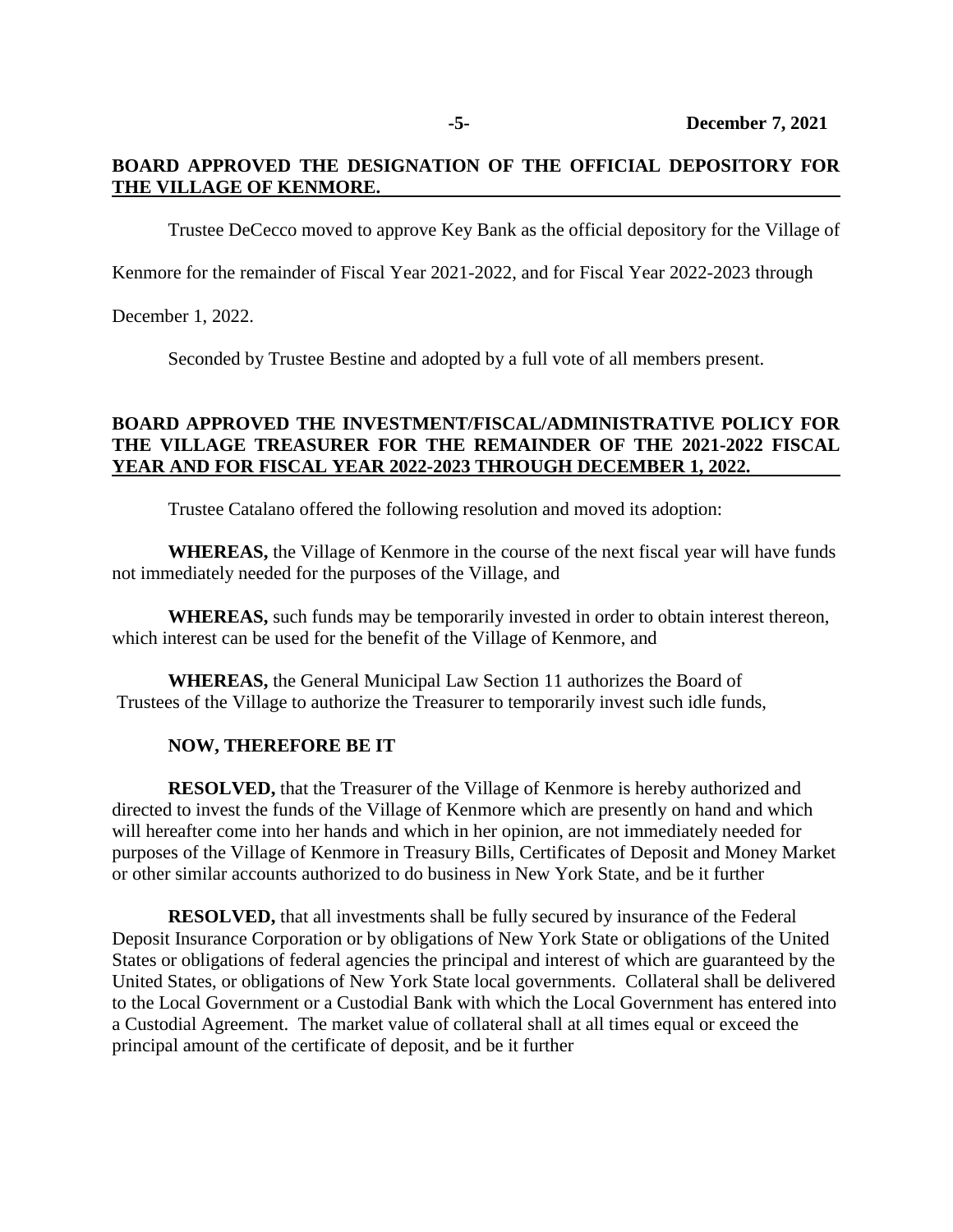**RESOLVED**, that the Clerk/Treasurer is hereby authorized to sign any grants, agreements or other documents on behalf of the Mayor and the Village of Kenmore, and be it further

**RESOLVED,** that the Clerk-Treasurer shall, at the request of the Board of Trustees, prepare and submit a quarterly investment report which indicates new investments, the inventory of existing investments, and such other matters as the chief fiscal officer deems appropriate.

Seconded by Trustee Burd and adopted by a full vote of all members present.

## **BOARD AUTHORIZED THE CLERK/TREASURER TO SELECT AND EMPOWER PAYING AGENTS TO DESTROY PAID MUNICIPAL OBLIGATIONS.**

Trustee Bestine offered the following resolution and moved its adoption:

**RESOLVED,** that the Village Clerk-Treasurer be and she hereby is authorized to select and empower various paying agents from time to time to destroy evidences of paid municipal obligations which have been duly canceled, such destruction and cancellation to be carried out pursuant to the applicable regulations of the Office of the State Comptroller.

Seconded by DeCecco and adopted by a full vote of all members present.

## **BOARD TO ISSUE ADVANCE APPROVAL OF CLAIMS FOR CERTAIN RECURRING CHARGES.**

Trustee Burd offered the following resolution and moved its adoption:

**WHEREAS**, Section 5-524(6) of the Village Law provides the Board of Trustees may, by resolution, authorize payment in advance of audit of claims for certain recurring charges such as public utility services, postage, freight and express charges and obligations for contracts and agreements that have been approved by the Board,

### **NOW, THEREFORE BE IT**

**RESOLVED**, that the Board of Trustees does hereby authorize payment in advance of audit of claims for certain recurring charges and empower the Clerk-Treasurer to process payment to the appropriate claimants.

Seconded by Trustee Catalano and adopted by a full vote of all members present.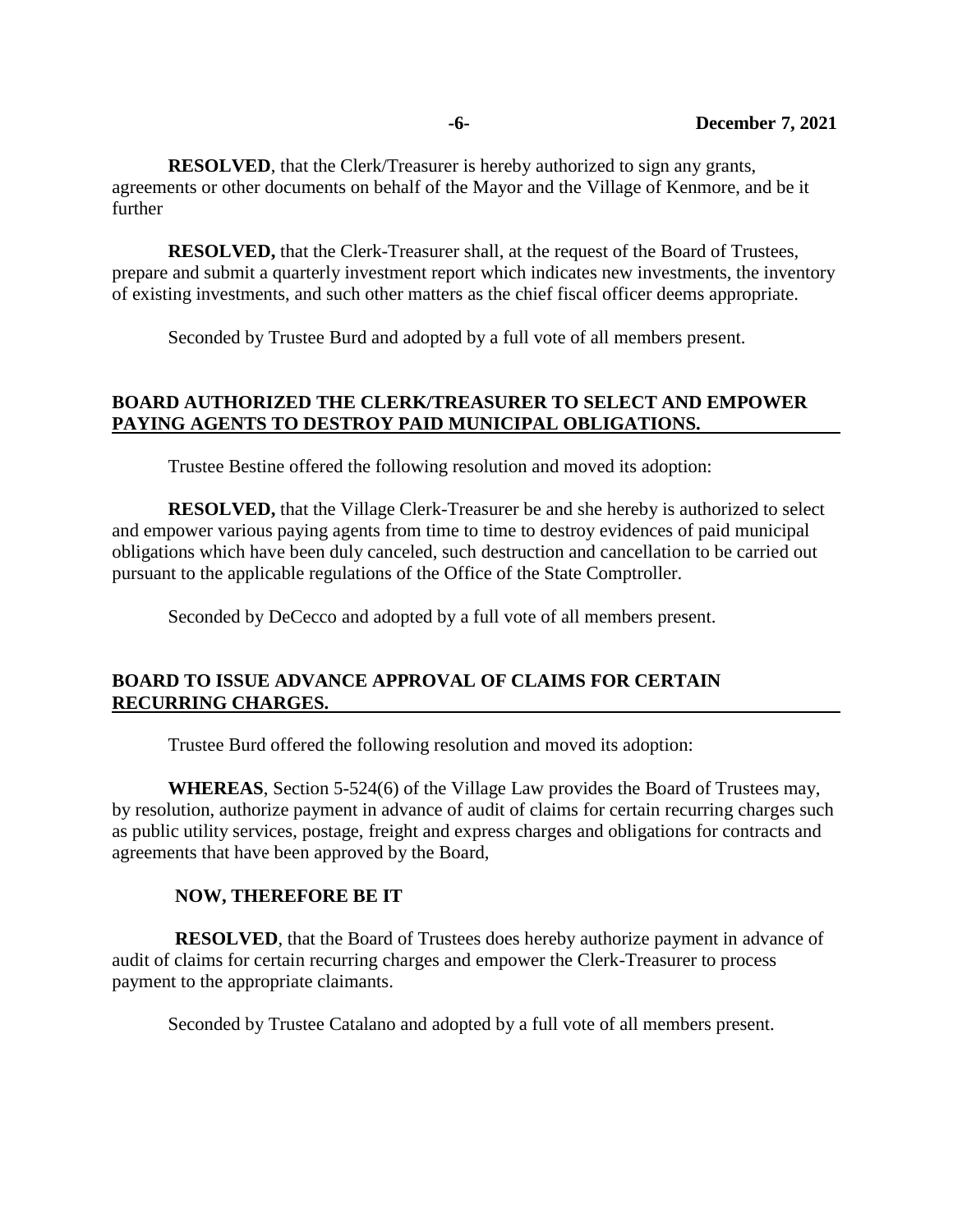## **BOARD GRANTED AUTHORIZATION TO PURCHASE ON STATE AND COUNTY CONTRACTS.**

 Trustee DeCecco moved that the Village Board authorize the Village of Kenmore to purchase on State and County contracts for the remainder of fiscal year 2021-2022 and for fiscal year 2022-2023, through the first Board meeting in December, 2022.

Seconded by Trustee Bestine and adopted by a full vote of all members present.

## **BOARD APPROVED THE DESIGNATION OF THE KEN-TON BEE AND THE BUFFALO NEWS AS THE OFFICIAL NEWSPAPERS FOR THE VILLAGE OF KENMORE.**

Trustee Catalano moved that the Ken-Ton Bee and the Buffalo News be designated as

official newspapers for the Village of Kenmore.

Seconded by Trustee Burd and adopted by a full vote of all members present.

#### **BOARD GRANTED APPROVAL FOR VILLAGE OFFICIALS TO ATTEND OFFICIAL MEETINGS OF VARIOUS ASSOCIATIONS, CONFERENCES, SEMINARS AND SCHOOLS.**

Trustee Bestine moved that Village officials be authorized to attend various official

meetings in Erie County Village Officials Association, Municipal Administrative Officers

Association of Erie County, Association of Erie County Governments, Niagara Frontier Building

Inspectors Association, Erie County Association of Town Superintendents of Highway, NYS

Conference of Mayors and NYS Government Finance Officer meetings, conferences, seminars and

schools during the remainder of Fiscal Year 2021-2022 and for Fiscal Year 2022-2023 through

December 1, 2022, with expenses.

Seconded by Trustee DeCecco and adopted by a full vote of all members present.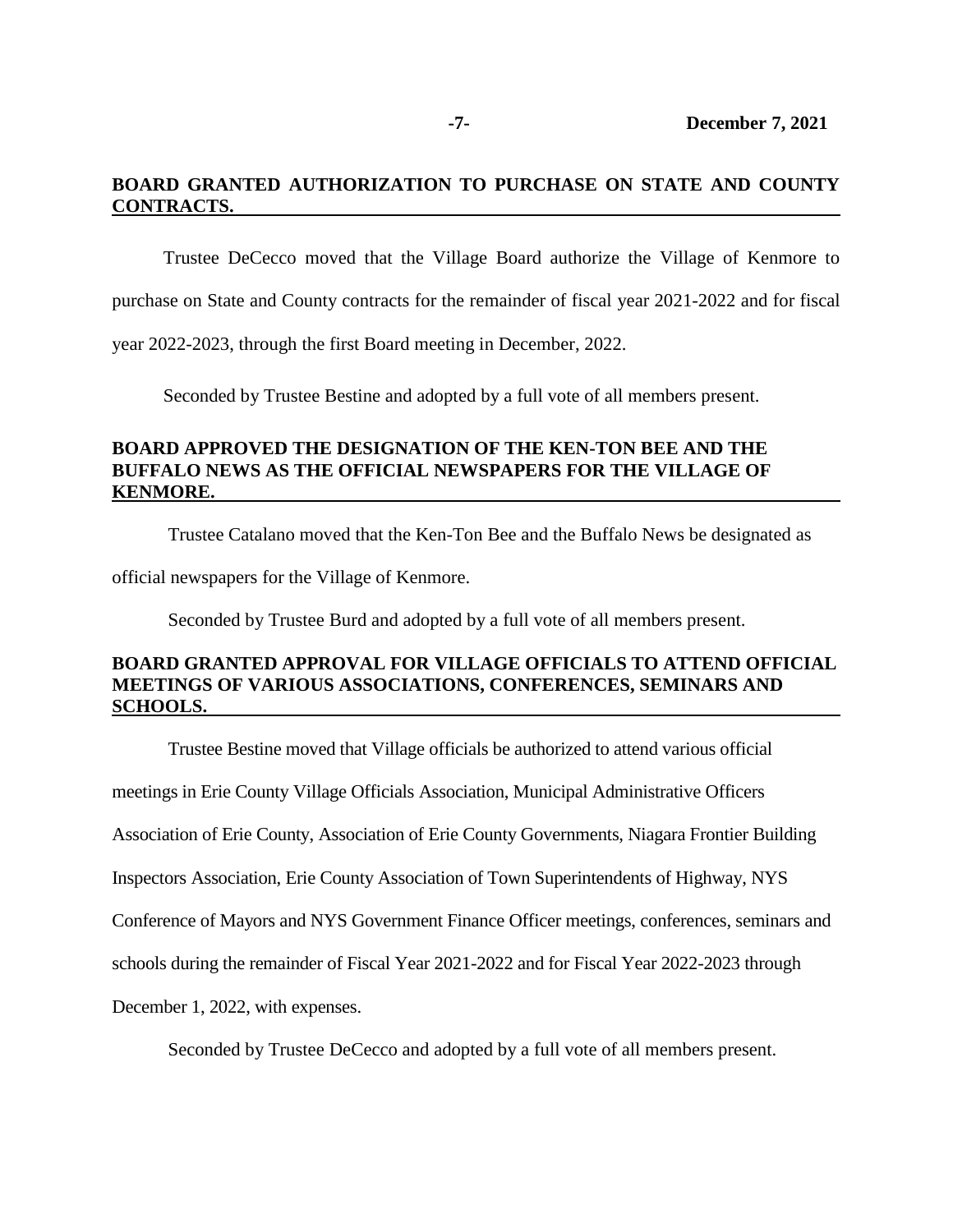## **BOARD APPROVED A REQUEST TO VOID AND REISSUE AN ACCOUNTS PAYABLE CHECK.**

Trustee Burd moved to approve a request from the Clerk/Treasurer to void and reissue accounts payable check #36853, dated October 6, 2021 to Lakeside Sod Supply in the amount of \$847.00.

Seconded by Trustee Catalano and adopted by a full vote in the affirmative.

#### **BOARD APPROVED LOCAL LAW #3, 2021: CANNABIS OPT OUT**

The Clerk Treasurer read the legal notice description of the Local Law and noted that the public hearing was previously held on November 16, 2021.

Trustee DeCecco moved to approve Local Law #3, 2021: Cannabis Opt Out, which opts

the Village out of on-site cannabis consumption establishments within the Village of Kenmore.

A copy of this local law is attached to these minutes for reference purposes.

Seconded by Trustee Bestine and adopted by a full vote in the affirmative.

A Roll Call Vote was taken as follows:

| <b>Trustee Bestine</b> | Voting | Aye |
|------------------------|--------|-----|
| Trustee Catalano       | Voting | Aye |
| <b>Trustee Burd</b>    | Voting | Aye |
| Trustee DeCecco        | Voting | Aye |

#### **BOARD APPROVED AND AWARDED A BID TO GROVE ROOFING SERVICE FOR REPLACEMENT OF THE FIRE DEPRTMENT ROOF.**

Trustee Catalano moved to approve and award a bid to Grove Roofing Service for the

replacement of the Fire department roof in the amount of 183,510.00.

Seconded by Trustee Burd and adopted by a full vote in the affirmative.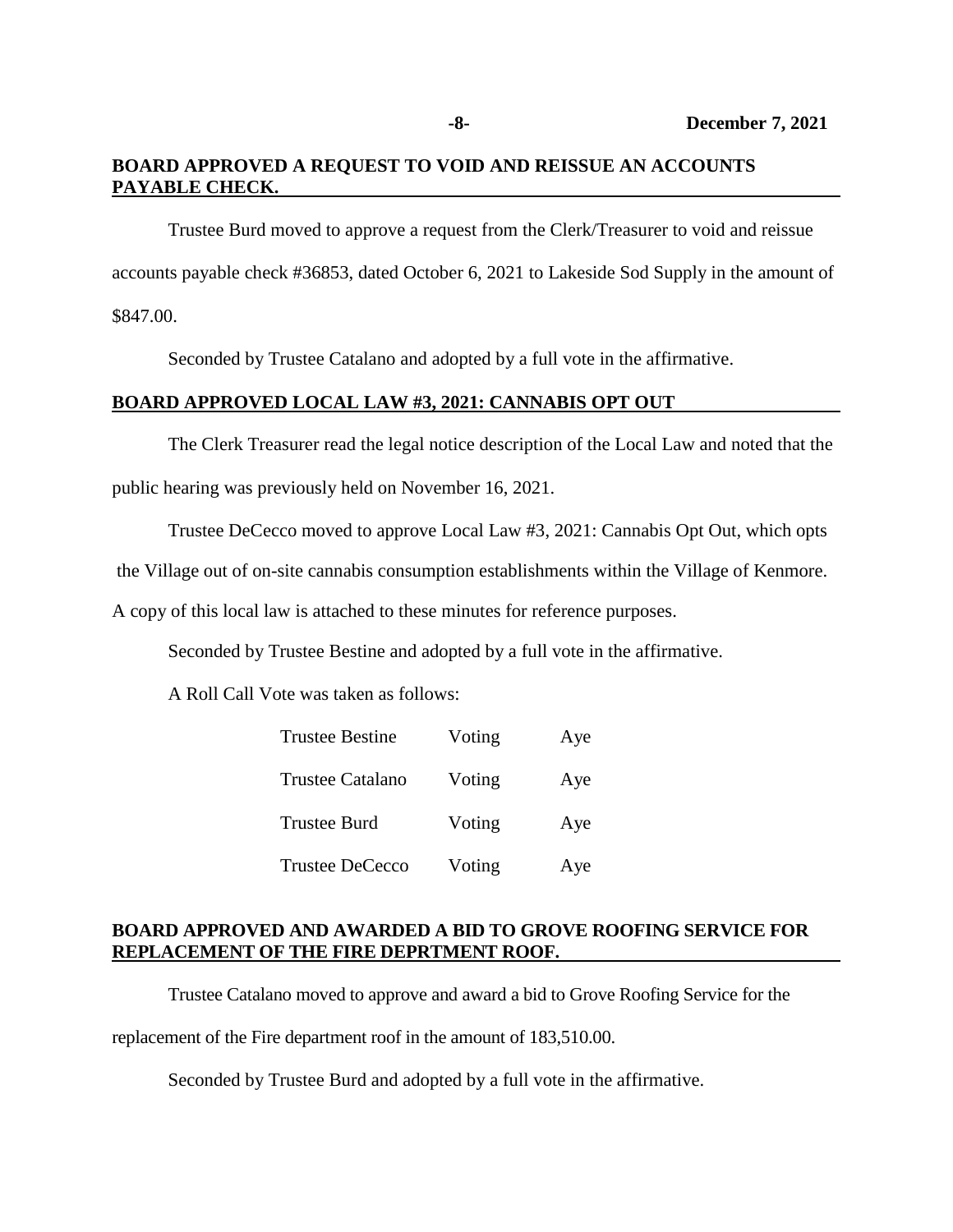#### **BOARD APPROVED A BUDGET AMENDMENT PERTAINING TO A FIRE DEPARTMENT DONATION.**

Trustee Bestine moved to approve a budget amendment pertaining to a Fire Department

Donation from the Ryan Paramedic Foundation for \$3,500.00. A copy of this resolution is

attached to these Minutes for record purposes.

Seconded by Trustee DeCecco and adopted by a full vote in the affirmative.

### **BOARD APPROVED AND GRANTED PERMISSION FOR A DEPARTMENT OF PUBLIC WORKS EMPLOYEE TO ATTEND A TRAINING COURSE, JANUARY 10-14, 2022.**

Trustee DeCecco moved to approve and grant permission to Department of Public Works

employee Matt Steele to attend the "ISA Certified Arborist Preparatory" course on January 10-

14, 2022 in Buffalo, New York, with expenses.

Seconded by Trustee Bestine and adopted by a full vote in the affirmative

#### **ABSTRACT OF AUDITED VOUCHERS.**

Trustee Burd offered the following resolution and moved for its adoption: **RESOLVED,** that the Mayor be and he hereby is authorized to sign the Abstract of Audited Vouchers dated December 7, 2021 in the amount of \$2,034,614.49; General Fund \$1,553,821.80; Water Fund \$93,933.03; and Sewer Fund \$67,270.63; Capital Fund \$319,589.03 to direct the Treasurer to pay each of the listed claimants in the amount appearing opposite his/her name.

Seconded by Trustee Catalano and adopted by a full vote in the affirmative.